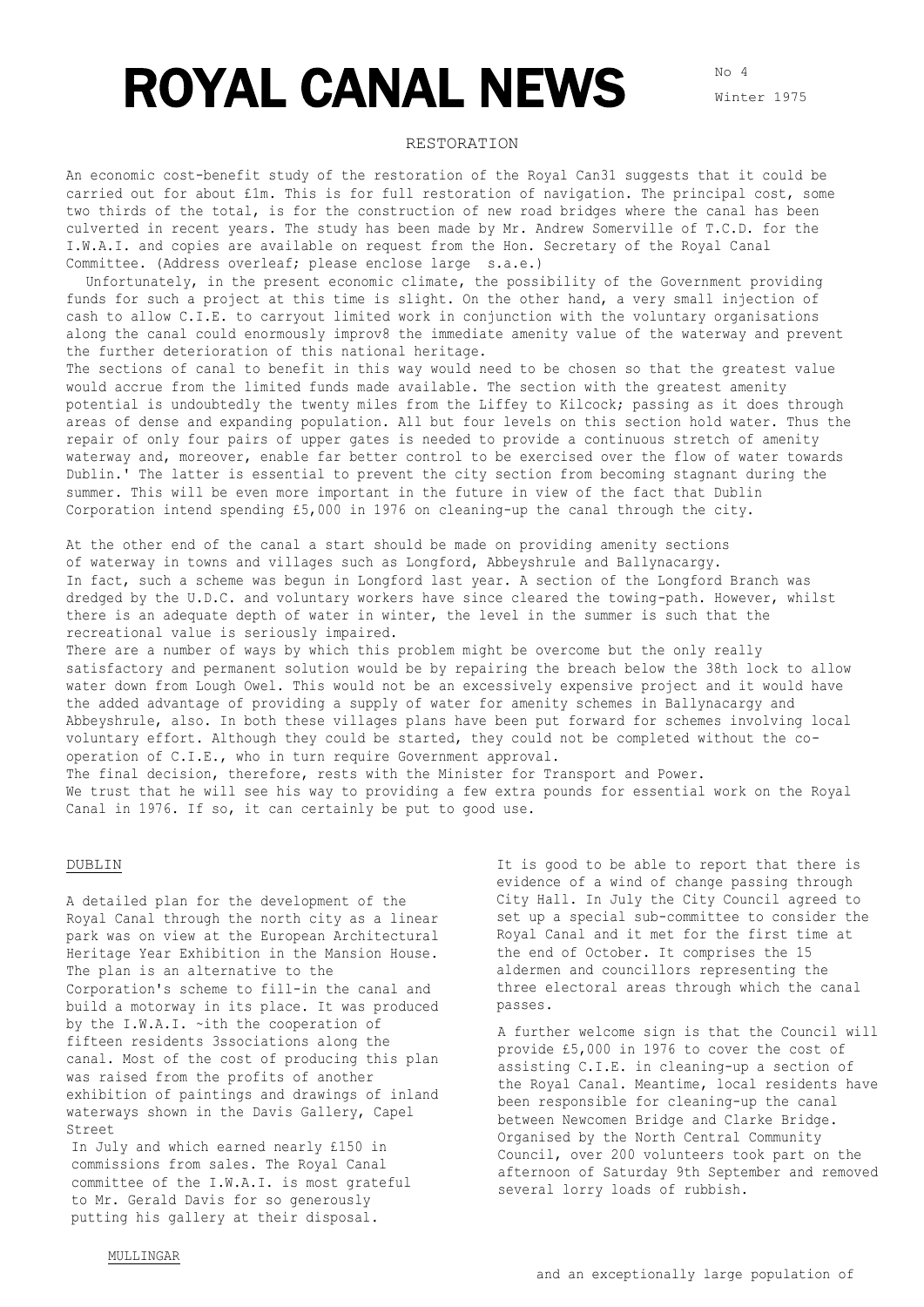At the time of writing weed cutting is in progress at the summit level The condition of this level deteriorated during the year and C.I.E. are making a determined effort to improve it. There has been particularly luxuriant weed growth in the canal on the western outskirts of Mullingar and there can be little doubt that this is a direct result of pollution. The canal at the rear of the cattle mart is filthy and one doesn't require being an expert to discover why! Measures should be taken by C.I.E. to prevent the canal from being used as a slurry pit.

Also on the summit level, it is understood that the scaffolding blocking the bridge hole at Marlinstown is to be removed. It is a rather Heath Robinson way of supporting a water pipe across the canal anyway! The new Mc Nead's bridge is almost complete. The dam built by the contractors was removed in October allowing water to flow towards Dublin once again. It does appear, however, that part of the dam may still ramain as the canal' is very shallow above the bridge.

### THE LONG LEVEL

The weed-cutting boat has been busy on this level, too, and its condition is much improved. C.l.E. plan additional weed control measures in 1976 which should enhance the amenity value of this 20½-mile stretch. The water supply into this level, and hence towards Dublin, should also be improved by reinstatement of the neglected feeder at Thomastown. This is supplied by the Riverstown River on which drainage work is presently being carried out.

## COUNTY DUBLIN

The towing-path is now clear for walking from Kelly's Bridge, Ratoath Road to Callahan Bridge, Clonsilla, a distance of 5 miles. This work, which took 18 months to complete, was carried out by the Royal Canal Amenity Group assisted by the Porterstown Youth Club and the Venture Scouts. At the end of October several dumped cars blocking the canal at Porterstown were removed, along with others nearby on the bank. It was a major operation as all the cars had to be hauled over 20 feet up a steep slope. Members of Junior Chamber Dublin and Castleknock assisted with this task.

Shortage of water due to reconstruction of Mc Neads Bridge meant that the canal remained almost dry from June to October This was a great disappointment to members of the amenity group who had restored the 16' rowing boat to use for pleasure trips on the 7½ mile level. The main publicity and fund raising project for the summer had to be abandoned.

In June the Inland Fisheries Trust electrically fished the royal canal from Eels.

Discussions have taken place with the planning department of Dublin County Council and C.I.E. with a view to the council taking in charge the towing paths and other canal-side open spaces for development as a natural linear park. Agreement in principle has been reached.

#### FULL COLOUR ROYAL CANAL PRINTS

The Royal Canal Amenity Group can again offer fine reproductions of the 1818 Brocas watercolor of Broadstone harbour (long since filled-in) on the Royal Canal in Dublin, to raise money for its work. Showing canal boats loading and a view over the city, this print (approx. 18" x 14", ready for framing) may be obtained, cash with order,order, from Mr. Brian Thornberry, 85, Roselawn Road, Castleknock, Co. Dublin, for £2.50 inc. postage.

#### lONGFORD

On 19th September, representatives of Longford Urban District and County Councils, Midland Regional Tourism and Development Organisations, C.I.E. and the I.W.A.I. met members of the local Royal Canal group to consider a plan to reopen the 9 miles of canal between Longford and Richmond Harbour. A detailed scheme had been prepared and costed and was discussed at length. The difficulty of financing the scheme at the present time proved to be a stumbling block. However, it was considered that a less ambitious scheme might be got under way. Essentially, this would take the form of an extension of the amenity scheme at present being undertaken by the U.D.C. and would extend over the full 9; miles. It would require the repair of the upper gates of the 43rd, 44th and 45th locks and the provision of a water supply to supplement the springs feeding the Longford Branch. The scheme is at present being costed by C.I.E. The Longford group and the l.W.A.I. will be responsible for seeking a source of funds to carry out the work.

## ROYAL RALLY - 1976

## A date for your diary •••••

Next year's Royal Canal Spring Rally will be held on the weekend of 24th/25th April.

The venue for the event has yet to be decided but there is no doubt about the date. Full details in the next Royal Canal News. -----------------------------------------------

Royal Canal News is compiled by the Hon. Secretary, Royal Canal Committee Inland Waterways Association of Ireland , 39, Park View, Castleknock, Co. Dublin,

News items for inclusion in the next RCN by